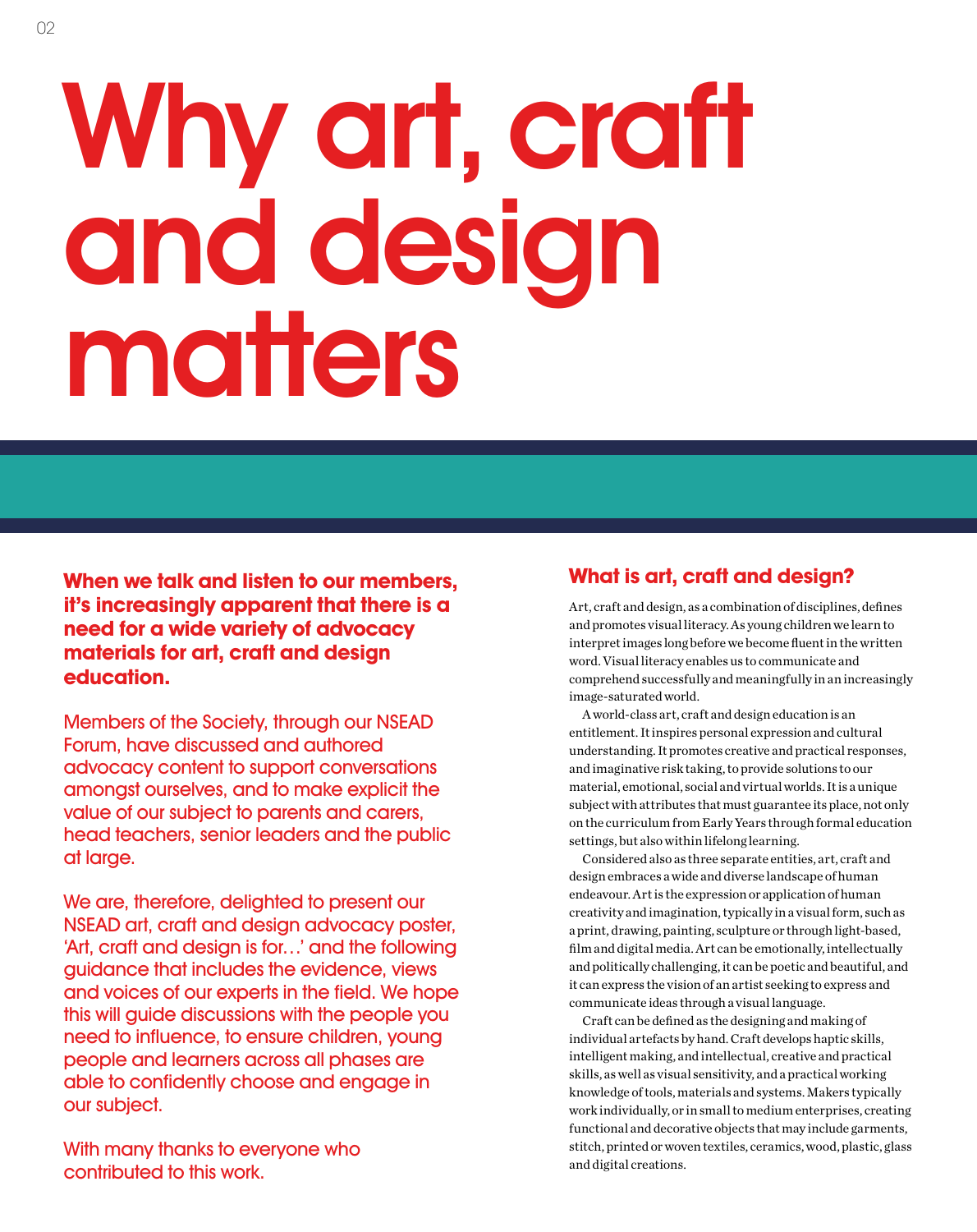

Ī I Ï I I

Design is what links creativity and innovation. It shapes ideas to become practical and attractive propositions for users and customers. It is typically client-led, and designers often work to a negotiated brief. Design may be defined as creativity deployed to a specific end. Designers seek to provide solutions to client needs now, and in five or ten years' time.

Art, craft and design is, therefore, uniquely placed to equip children and young people with the skills needed to participate and contribute in a visually literate society.

#### **Why must art, craft and design be on the curriculum?**

Art, craft and design makes use of critical thinking, imagination and expression. Creating and making develops attributes in children and young people, such as the confidence to take risks, the ability to solve problems, self-belief, autonomy of thought and a sense of identity. Art, craft and design is about visual literacy and communication, and is an understanding of visual culture and practice. Art, craft and design is a popular subject for children and young people. It promotes enjoyment and engagement at school for both high and low-ability students. It provides a channel of communication beyond text and the ability to excel without words. The therapeutic benefits of participation in

art, craft and design are well documented, leading to an increase in wellbeing, a growth in confidence and an enjoyment of learning, as well as beneficial outcomes for sick, vulnerable or hard to reach people.

Art, craft and design allows us to make judgements. In Elliot Eisner's *Ten Lessons the Arts Teach Us* he states: 'The arts teach us that problems can have more than one solution and questions can have more than one answer'. The subject offers the ability to have judgement without rule.

Art, craft and design aligns itself to a spiritual, moral, social and cultural agenda. It can explore and celebrate similarities and differences between people and cultures, and thrives on diversity and inclusivity, making it a subject that serves and enhances local communities.

'Art, craft and design is manifest everywhere, not only in galleries and museums, but also in the design and manufacture of our clothes, soft furnishings and intelligent fabrics'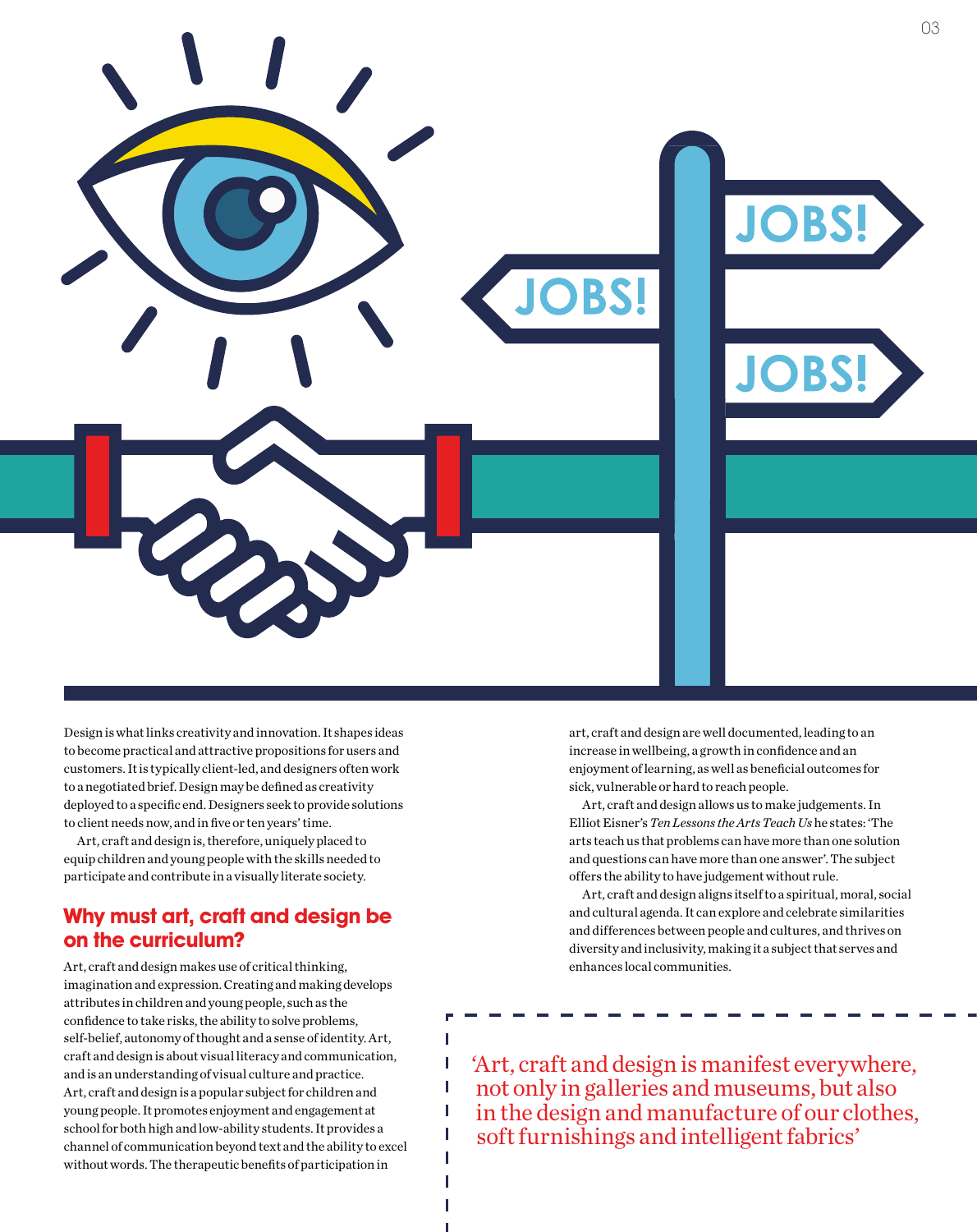#### **What does art craft and design lead to?**

Within the context of the curriculum, art, craft and design gives unique experiences and opportunities to children and young people that can be taken forward into careers within the creative, cultural, heritage and digital media industries. The subject develops creative and expressive lifelong skills that are applicable everywhere, from home and leisure to work.

And, this is simply because art, craft and design is manifest everywhere, not only in galleries and museums, but also in the design and manufacture of our clothes, soft furnishings and intelligent fabrics. It is in our domestic and industrial products, as well as games, animated films and TV documentaries. Art, craft and design is essential in the development of interiors, exteriors and all the accompanying furniture, fittings and planning that goes into home decor. Look around you and you'll see that design is everywhere.

And, alongside both the material and virtual world of art, craft and design comes a unique portfolio of skills and attributes; practical, skills based and expressive, and problem solving, critical and analytical. These are transferable creative thinking skills, fit for purpose for the future of our children and young people within the fast-changing world of the twenty-first century.

The creative industries are those that are based on individual creativity, skill and talent, with the potential to create wealth and jobs through the development of intellectual property. It is through intellectual property that creativity translates into economic value.

The thirteen designated creative industries include advertising, the art and antique market, architecture, crafts, design, designer fashion, film, interactive leisure software (games) music, the performing arts, publishing software, TV and radio. The creative industries are the fastest growing sector of the UK economy. In 2017, the number of jobs in the UK's creative industries rose by 5 per cent, compared to a 1.2 per cent increase in the wider UK workforce, contributing £91.8bn to the economy. (*Creative industries economic estimates*, January 2017, DCMS, GOV.UK)

The culture and heritage industries are also a vital source of economic growth. The Culture White Paper 2016 states: 'The development of our historic built environment can drive wider regeneration, job creation, business growth and prosperity.'

The job market wants creative people who are lateral and not always linear thinkers, people with a growth mind-set, and people with transferable skills, confident working in both teams and as individuals, and unafraid to take risks. Art, craft and design leads to employability in the creative industries.



#### **For head teachers: What's in it for my school?**

As a head teacher, or senior leader or governor, why should I be considering the value, depth, breadth and time given to art, craft and design in my school? Yes, it's an exhibition in the foyer; it's taking something handmade home for a holiday or celebration; it's a poster for the local fete and a backdrop for the school play. But am I aware of and developing what good and outstanding teaching and learning look like in this subject? Is art, craft and design a significant choice in my school, or a second-rate choice dictated by accountability measures?

Am I aware how art, craft and design can support other curriculum areas and develop critical thinking skills? Am I aware how learning through the arts improves attainment in all subjects and can help raise standards? Am I aware of its significant contribution to the spiritual, moral, cultural and social agenda?

Am I aware that Ofsted will be considering if the curriculum is broad and balanced to include provision for the visual arts? Is careers advice in my school acknowledging the importance of qualifications in the visual arts, and linking them to pathways through higher education and apprenticeships into careers as diverse as architecture, the games and heritage industries, fashion, publishing, software and film. Does my school see the potential of art, craft and a design as a STEAM subject, linking science, technology engineering, art and maths to develop job-ready, creative, analytical and innovative problem solvers.

Am I aware of the agencies and resources available to support subject-specific professional development for art, craft and design in my school?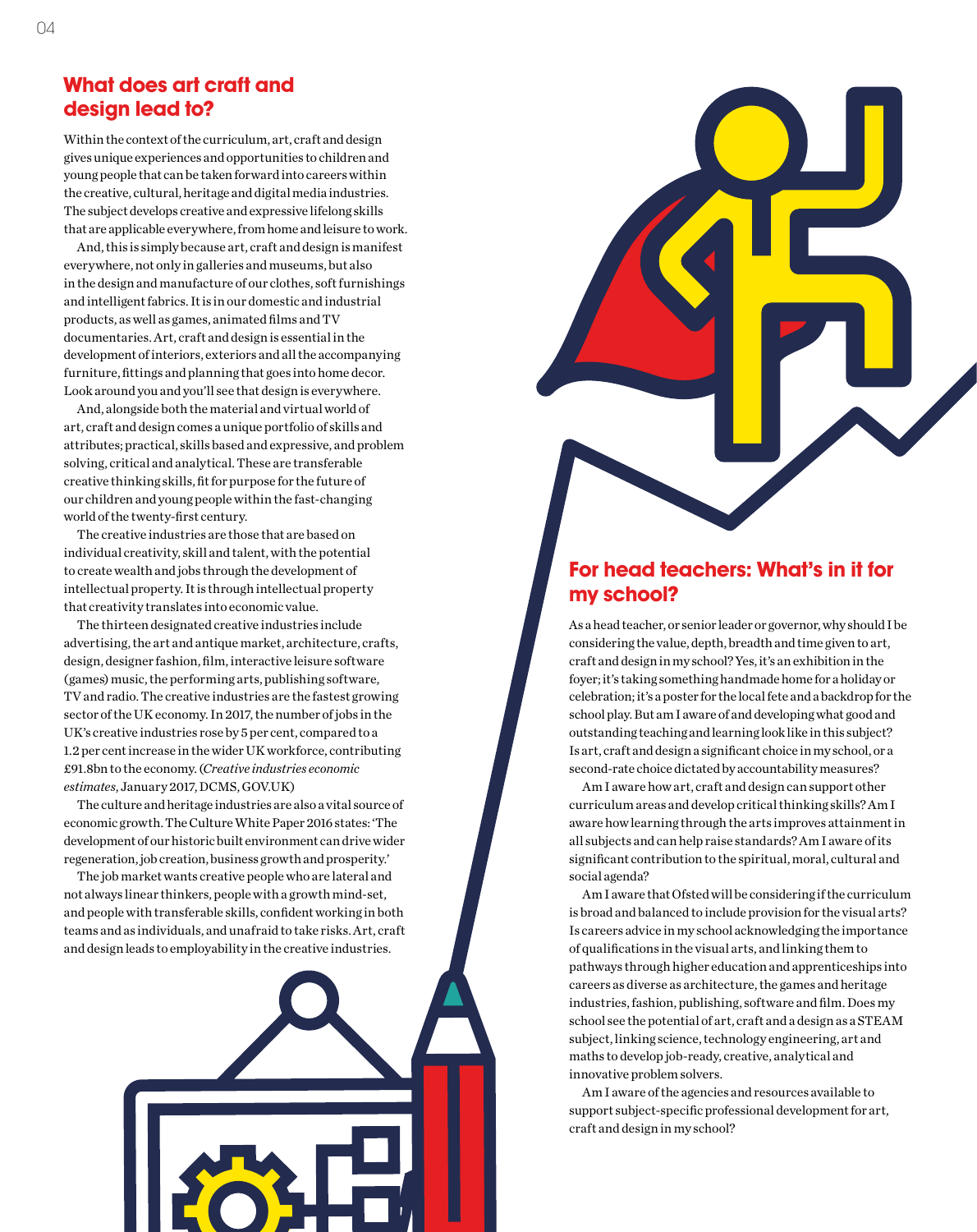

#### **For parents and carers: What's in it for my child?**

As a parent or carer, why should I be concerned if my child does not have art, craft and design in their lives?

Art, craft and design is a pathway to a wide variety of courses in further and higher education, and careers in the creative, cultural, heritage and digital media industries.

Art, craft and design provides my child with visual literacy. It encourages my child to be inquisitive and a problem solver; it provides my child with a cultural education, and fosters wellbeing and positive mental health.

How would I feel if the school foyer and walls were devoid of paintings, collages and photographs, and the corridors empty of sculpture and models? No murals in the playground, no props for the school play, and no trips to galleries and museums.

Is participation in the visual arts a fundamental human need? Why has the UNESCO Convention on the Rights of the Child stated: '*Children have a right to relax and play, and join in a wide range of cultural, artistic and other recreational activities?* If art, craft and design is not studied in my child's school, has this entitlement been removed?

If my child wants to study art, craft and design, what value, curriculum time and resources does the school put on this subject? Will my child have access to a dedicated art room and good range of materials and equipment, and will there be opportunities for them to engage with the work of other artists, makers and designers? Will my child be taught by a subject specialist at secondary school or subject co-ordinator at primary school, and what opportunities will there be for my child to present and exhibit their work in the public domain?

Am I aware of how fully my child is able to engage in art, craft and design in their school?

#### **For us all: What's in it for our society?**

Art, craft and design as a subject in formal education not only enables people intending to work as artists, makers and designers, but supports everyone to develop as critical consumers of ethically and ecologically well-designed products and systems, and confident audiences of the historic and contemporary visual arts.

Engagement in art, craft and design is fundamental to being human, to being visually and culturally aware, and to be able to interact meaningfully in both material and virtual worlds.

It promotes personal fulfilment leading to a sense of belonging, a sense of worth, a sense of place and opportunities for careers, lifelong learning and leisure activities.

Are we aware of the effect of the unintended consequences of government policy on the value we place on art, craft and design within formal and informal education? $\blacktriangleright$ 

ſ Ī Ī I Ï I Ī I

'Engagement in art, craft and design is fundamental to being human, to being visually and culturally aware, and to be able to interact meaningfully in both material and virtual worlds'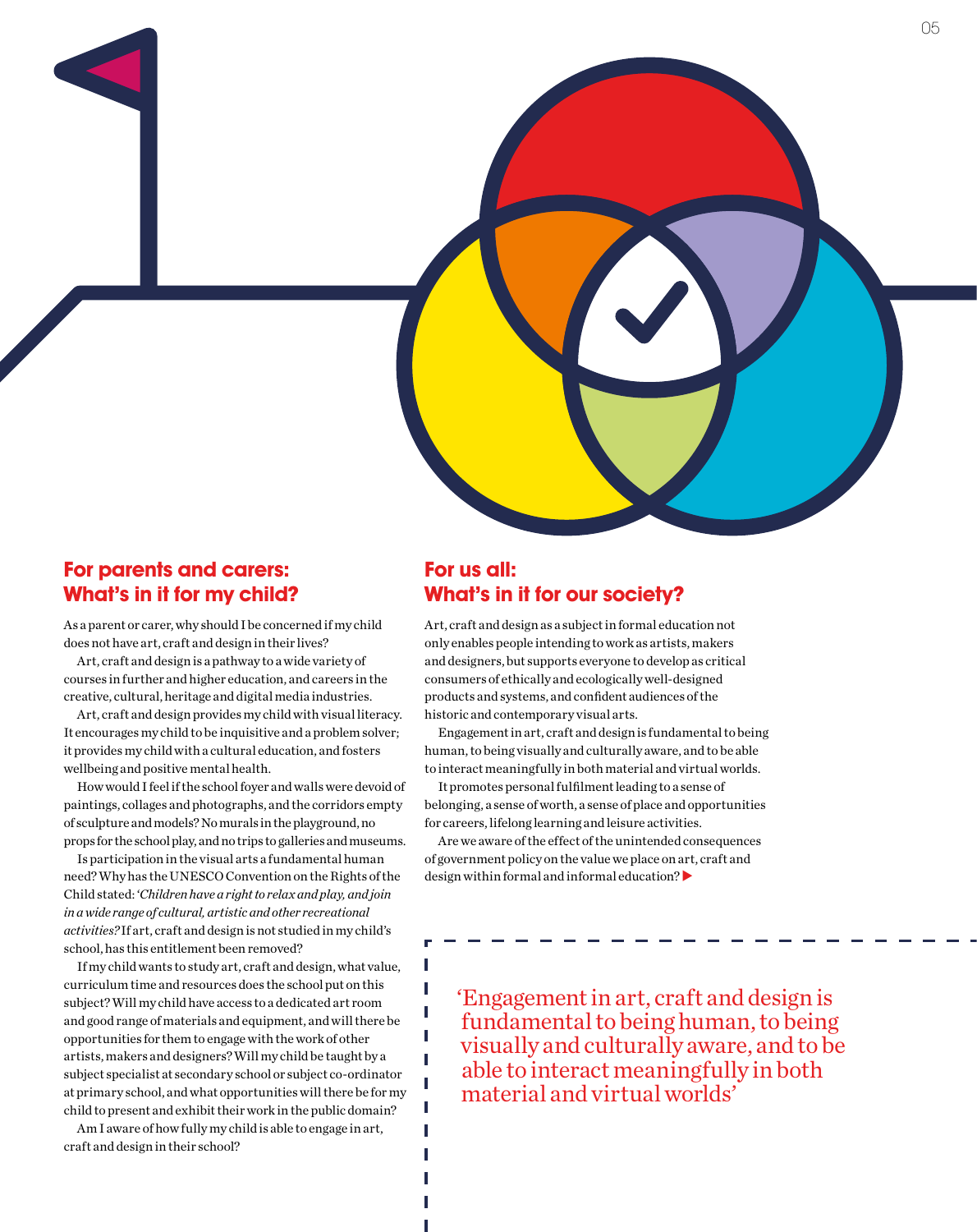## **In our words: Advocacy voices, quotes and profiles**

#### **Sir Roger Kneebone** Professor of Surgical Education and Engagement **Science**

I'm arguing for a move in healthcare towards a more renaissance time, when there were not clear barriers between art and medicine.'

*The doctor stitching together medicine and art*, edited by Rachel Pugh, Guardian online, 5 Nov 2014

'...Embroiderer Fleur Oakes has identified techniques from her repertoire that could improve surgeons control over fine sutures when they join arteries together. These cross-cutting collaborations are part of the engagement and performance science programme that I direct at Imperial College. Under its aegis, biochemists and clinicians in the divisions of computational medicine and surgery are working with expert practitioners and academics from the Art Workers Guild, the Royal College of Music, and the Victorian and Albert Museum research institute to explore current ground in haptic learning.'

*Medicine; discovery through doing*, Professor Roger Kneebone. Published online by Nature. com 15 Feb 2017

**Professor Roger Kneebone trained first as a general and trauma surgeon, working in both the UK and Southern Africa. He then became a general practitioner in Wiltshire, pioneering an innovative minor surgerytraining programme before joining Imperial College in his current role.**

#### **Morag Myerscough** Artist and designer

What I liked about art college was time to think and time to experiment, time to discuss, enjoy and question. (At school) I think all subjects need to cross over into each other and not kept separate. A good balance is needed as one subject feeds into the other and makes you use different parts of your brain and emotions...the need to show the value of art, craft and design, and how they are connected to other subjects like maths, science and geography, is important. All these subjects should be working together rather than as separate entities. The digital world we live in has made this possible and it is very exciting.'

*AD* Magazine, #12

**Morag Myerscough trained at St Martin's School of Art and the Royal College of Art. She runs Studio Myerscough in London and has designed for the Next catalogue, the permanent exhibition at the Design Museum and the main entrance to the Royal London Hospital.**

#### **Joe Macleod**  Global design director at Ustwo (2010–14)

O

Design should be a cornerstone of the national curriculum for one crucial reason. Where academic subjects encourage pupils to coldly recall information, design permits pupils to think confidently about the unknowns of the world – ultimately creating visionaries of the future who can apply design process and thinking to a diverse range of problems.' *AD* Magazine, #8

**Joe Macleod's career has spanned the leading web, telecoms and app companies, where he led teams and built a variety of successful products. Most recently as head of design at the award-winning digital product studio Ustwo, he built it into a globally recognised team, working with the world's favourite brands. He now works on the Closure Experiences project researching this important issue.**

П

П

This six-page advocacy resource Why art, craft and design matters, and nine advocacy postcards, are available at **nsead.org**. To download them, you will first need to log-in. Our advocacy poster can also be ordered from the NSEAD website.